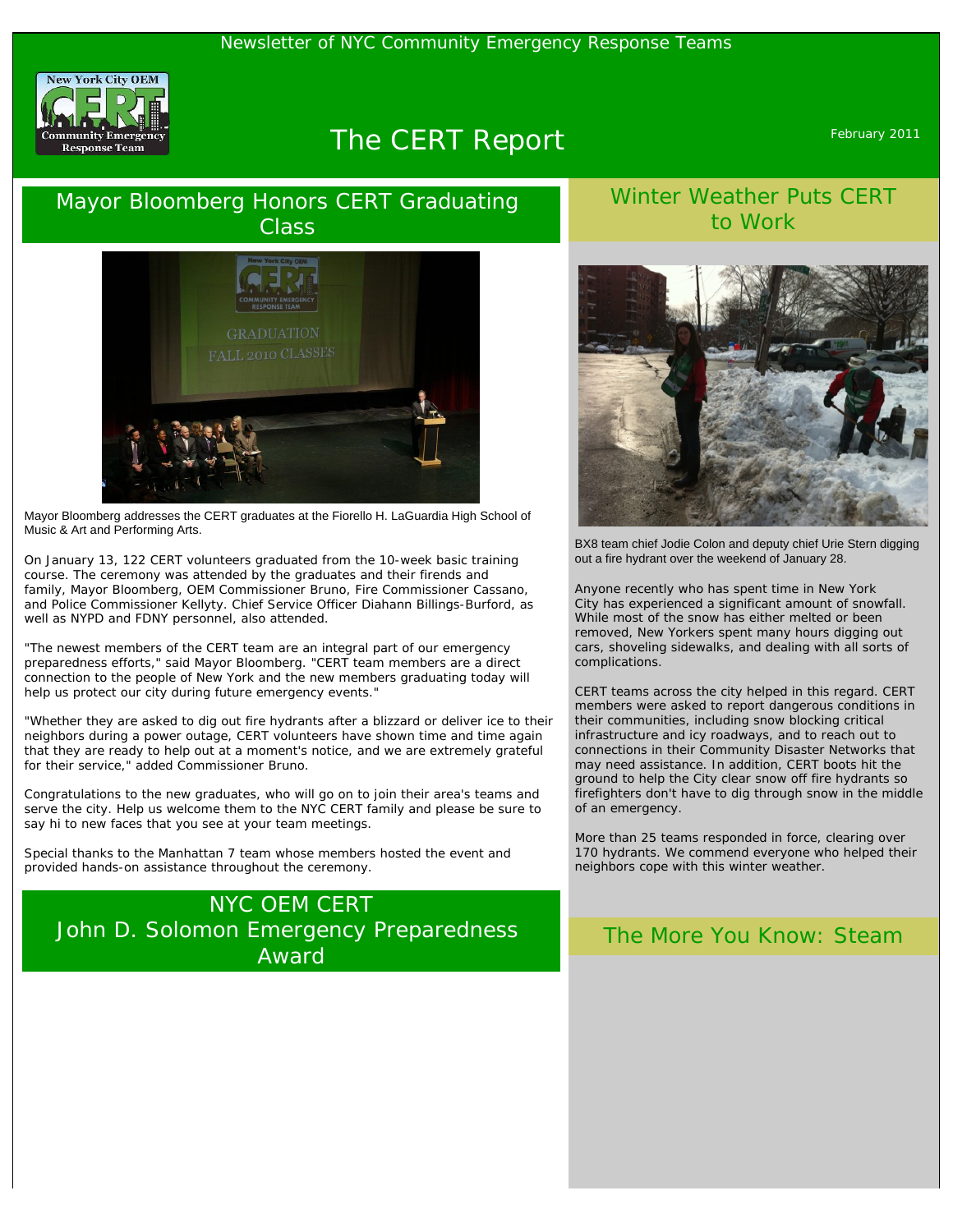

Mayor Bloomberg presents the first annual John D. Solomon Award to members of the Solomon family as Commissioner Bruno and Manhattan 8 - ESNA team chief Jay Schofield observe.

Mayor Bloomberg presented the family of John Solomon with the inaugural John D. Solomon Emergency Preparedness Award, honoring his life of volunteerism and service, at the Cycle 15 CERT graduation ceremony.

Solomon passed away in November 2010, but not before making his mark on the emergency preparedness community in New York City. A CERT team member with Manhattan 8 - ESNA, he regularly attended trainings, drills, deployments, and planned events. He worked with his daughters to bring preparedness messaging to their peers. He even maintained a blog and career in journalism that spoke about preparedness in an educated, insightful, and informative manner. He kept at this mission while battling cancer for the last two years of his life.

The award is engraved with the message, "May his resolute conviction and purposeful encouragement serve as a never-ending example for community preparedness in New York City."

The John D. Solomon Emergency Preparedness Award is presented annually to a CERT member who shows outstanding dedication to the program and who embodies Solomon's enthusiasm for volunteerism and community preparedness. A team of OEM staff and CERT members will confer each year to decide which volunteer will receive the award.

### Port Richmond CERT Recognizes Volunteer **Service**

*Special thanks to Frank Marino of the Staten Island 1 - Port Richmond CERT team for reporting this article.*

33 members of the Staten Island 1 - Port Richmond CERT team this year received the [President's Volunteer Service Award.](http://www.presidentialserviceawards.gov/) The award is presented annually to individuals, groups, and families who have met or exceeded requirements for volunteer service and have demonstrated exemplary citizenship through volunteering.

"We are especially proud of our volunteers who have made volunteer service a central part of their lives," said team chief John Tidona. "These recipients are role models for all Americans."

The award has four levels based on the amount of time served. The President's Call to Service Award, the most prestigious level, recognizes individuals who have spent over 4,000 hours volunteering. Recipients receive a certificate and letter from President Barack Obama.

Congratulations to the Port Richmond team members who were honored this year. The NYC CERT program encourages teams to recognize the hard work performed by all CERT members citywide.

## Team Updates



A steam leak on Broadway is contained by Con Edison and blocked off.

*The following report was submitted by Manhattan 8 - UES team member Nell Semel.*

Steam is a common occurrence in New York City, particularly in Manhattan. However, it may not be as innocuous as you believe.

"Steam coming out of a manhole or sewer either means that there is a leak in the steam system or a leak in the water pipes, which is hitting the hot steam pipe. The steam coming up is not necessarily an emergency but it should be checked out by Con Ed to ensure it doesn't indicate a dangerous condition. Con Ed has inspectors who check the system and will go to the location reported."

"If you see steam on streets, call us right away at 1-800-75-CONED (752-6633). We need to check it out," said a representative from Con Ed. "To avoid potential injury, do not walk through the steam or on the manhole cover."

## Like OEM on Facebook

Are you a social media user? Do you want to keep up with information about emergencies and OEM using web 2.0 technology? [Like OEM on Facebook](http://www.facebook.com/nycemergencymanagement) to browse photos and videos, read posts, and check out the interactive content.

#### CERT Quiz (Snow Edition)

- What does the City do with all the snow?
- 2. Why isn't salt spread on streets as a preventative measure?
- 3. What are some complications to look out for after the snow has stopped falling?

Answers:

*1. When snow accumulates to a given point, the City deploys [snow melters.](http://www.nyc.gov/html/dsny/html/about/equipment.shtml) The melters can process up to 60 tons of snow in an hour, the remnants of which are passed through filters and drained through approved sewers.* 

*2. Salt is most effective when the temperature is above 20 degrees Fahrenheit and can mix with snow to turn it into slush, which can then be plowed. Spreading salt on a bare road might cause it to bounce off the surface to which it is being applied, and leaves it open to blow away in the wind or be knocked away by car tires. 3. In addition to the typical complications related to traveling on snow- and ice-covered streets*